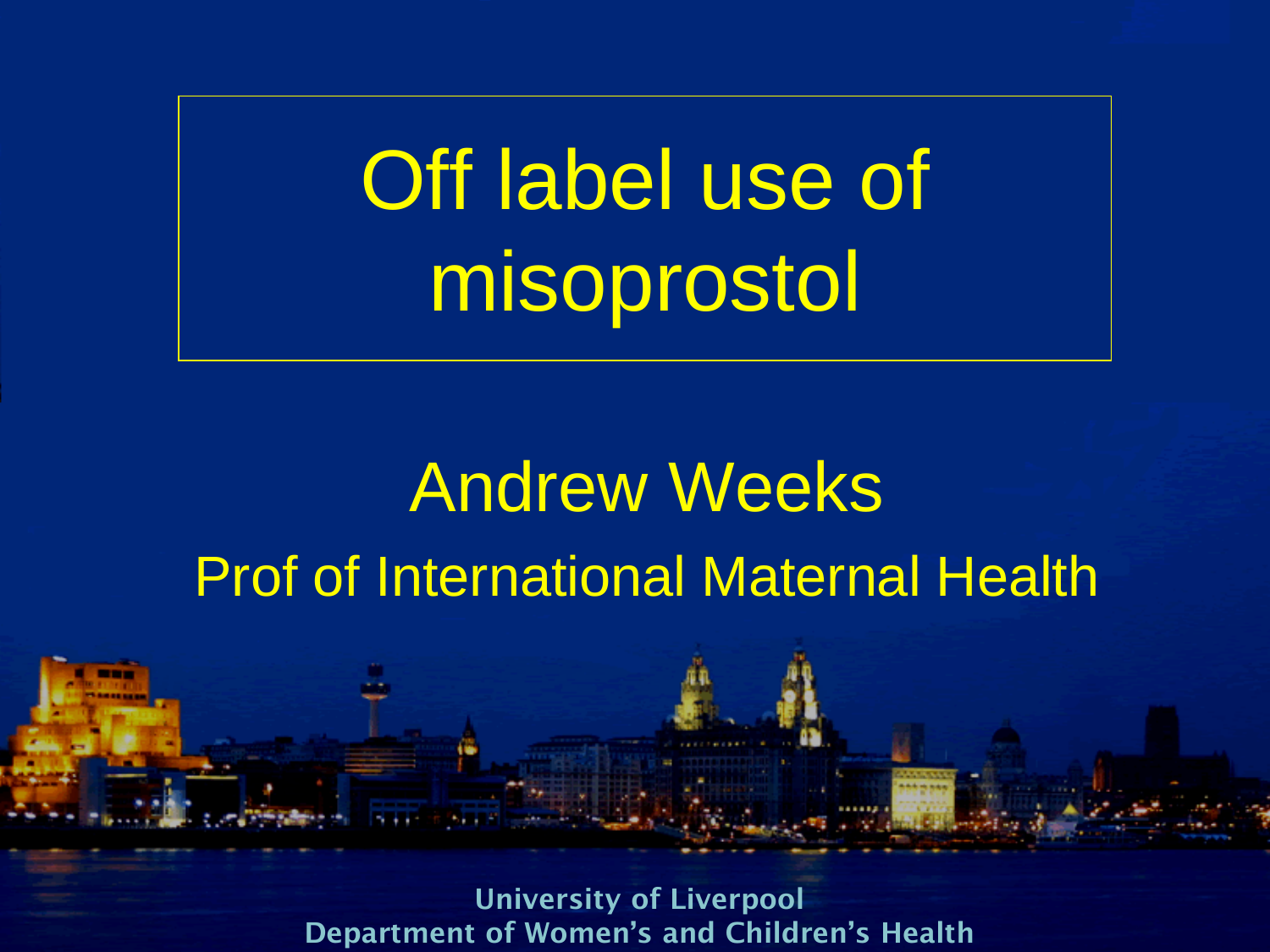"Misoprostol seems excellent for use in obstetrics and gynaecology"



"But its not licensed, and the drug company haven't approved it. You will be in trouble if you use it"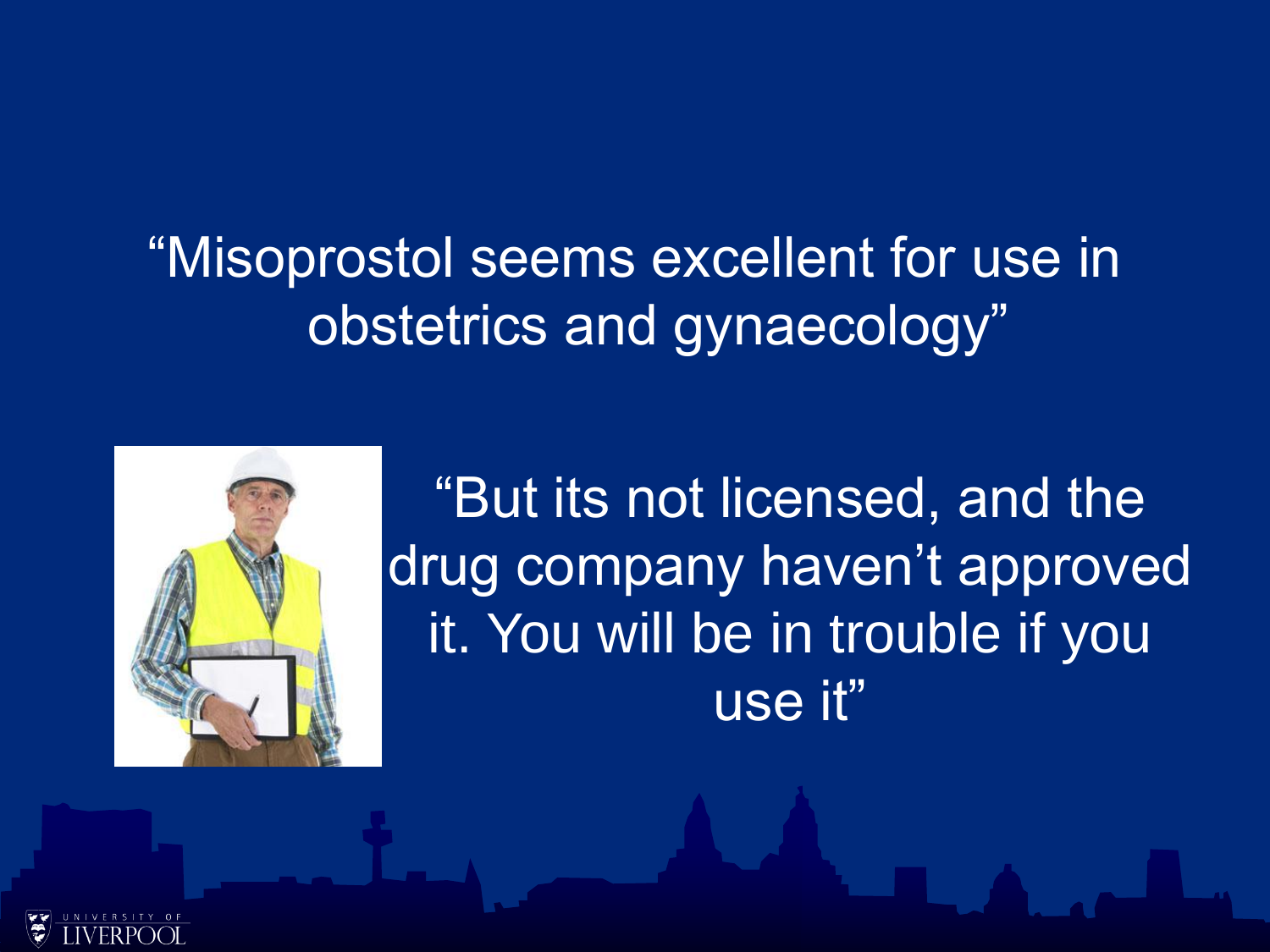### **Outline**

- 1. History of misoprostol
- 2. Drug company attitudes
- 3. Licensing laws
- 4. Clinical negligence / risk
- 5. The way forward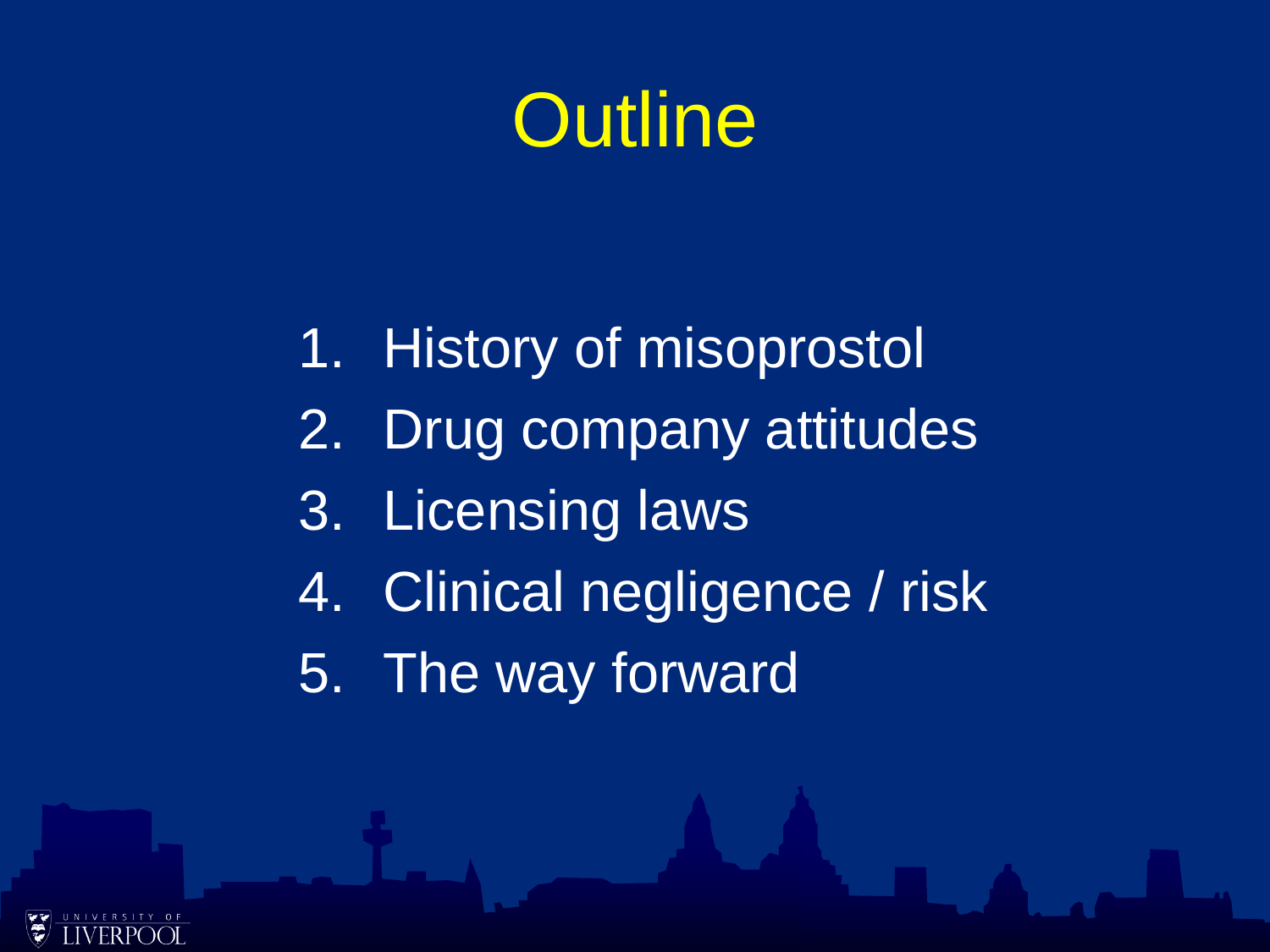### Misoprostol: clinical use

1985 first licensed for gastric ulcers (Searle) 1987 first clandestine use for abortion (by 1989, illegal use in Brazil common) 2005 WHO essential drug list 2005 Misoprostol goes off patent 2012 > 50 'misoprostols' available (many licensed for abortion, labour induction, PPH)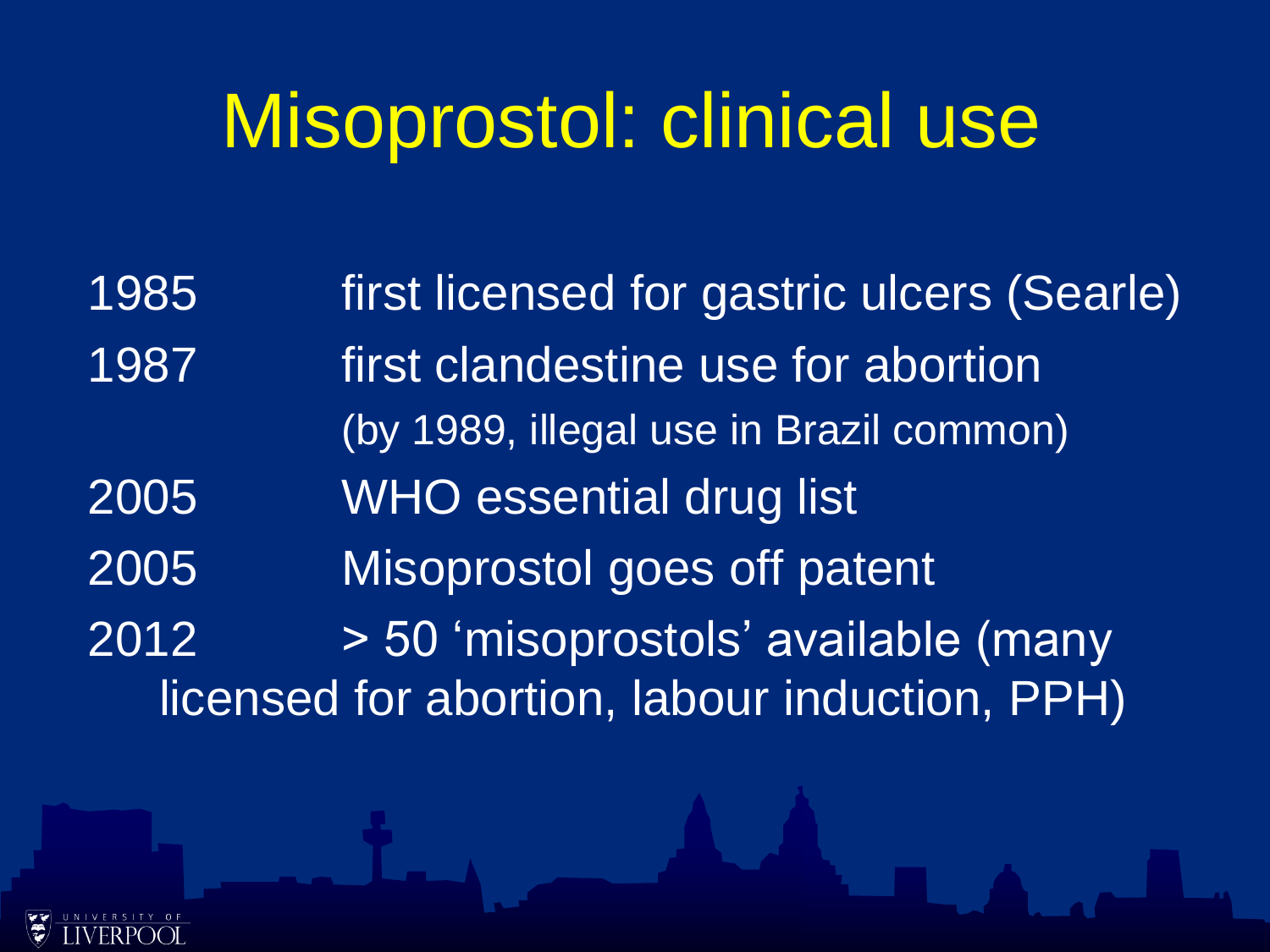## No license applied for cytotec

- Searle decision not to apply for it
	- Already lucrative market in gastroenterology
	- Cost
	- Bad publicity on 'abortion drug' (mife)
	- Concerns re birth outcomes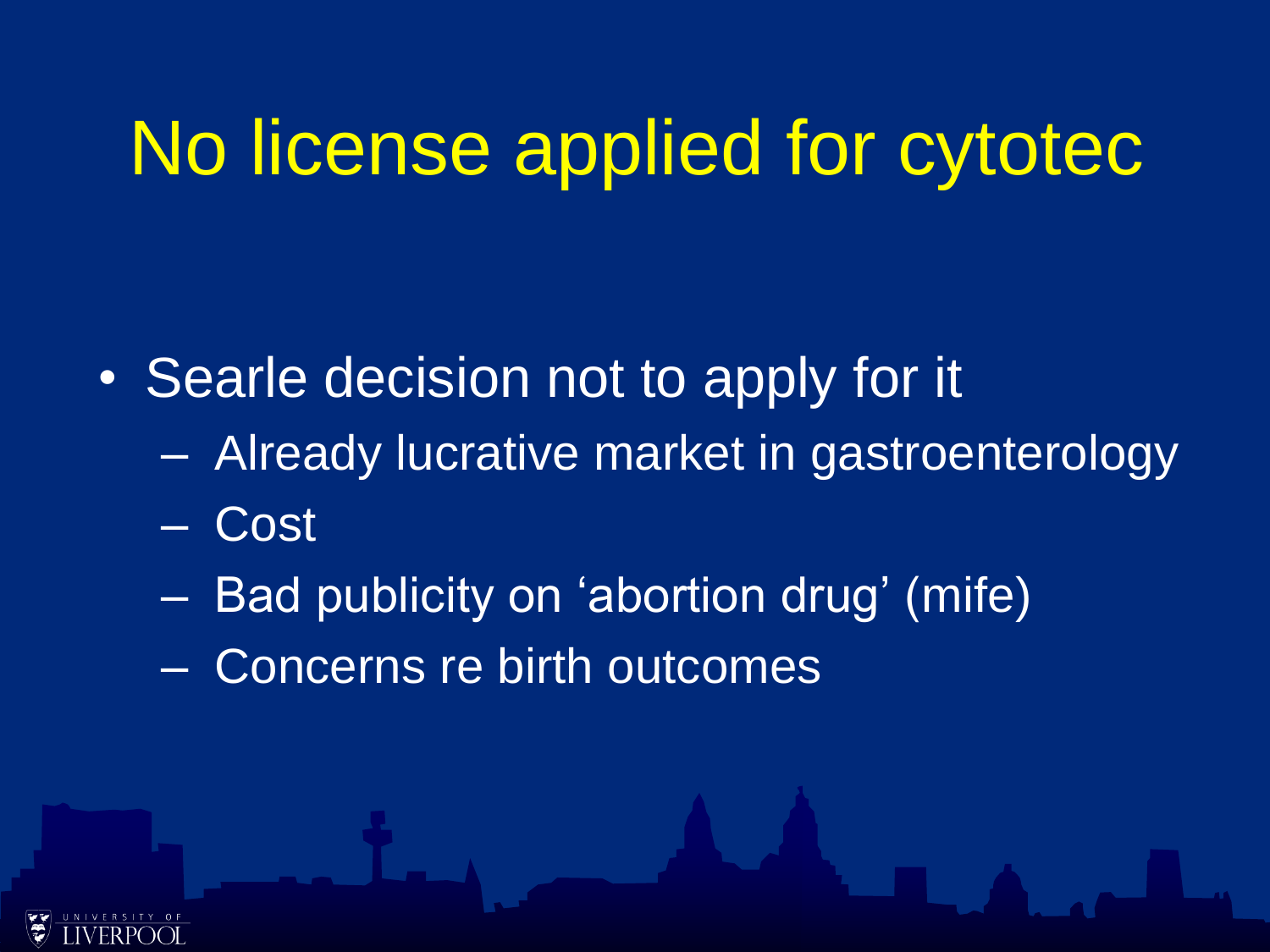### What is a licence?

- Protect patients from drug companies (came out of thalidomide crisis)
- NOT to protect patients from doctors

Pharma → MHRA / EMA → Clinician cost-benefit analysis risk-benefit analysis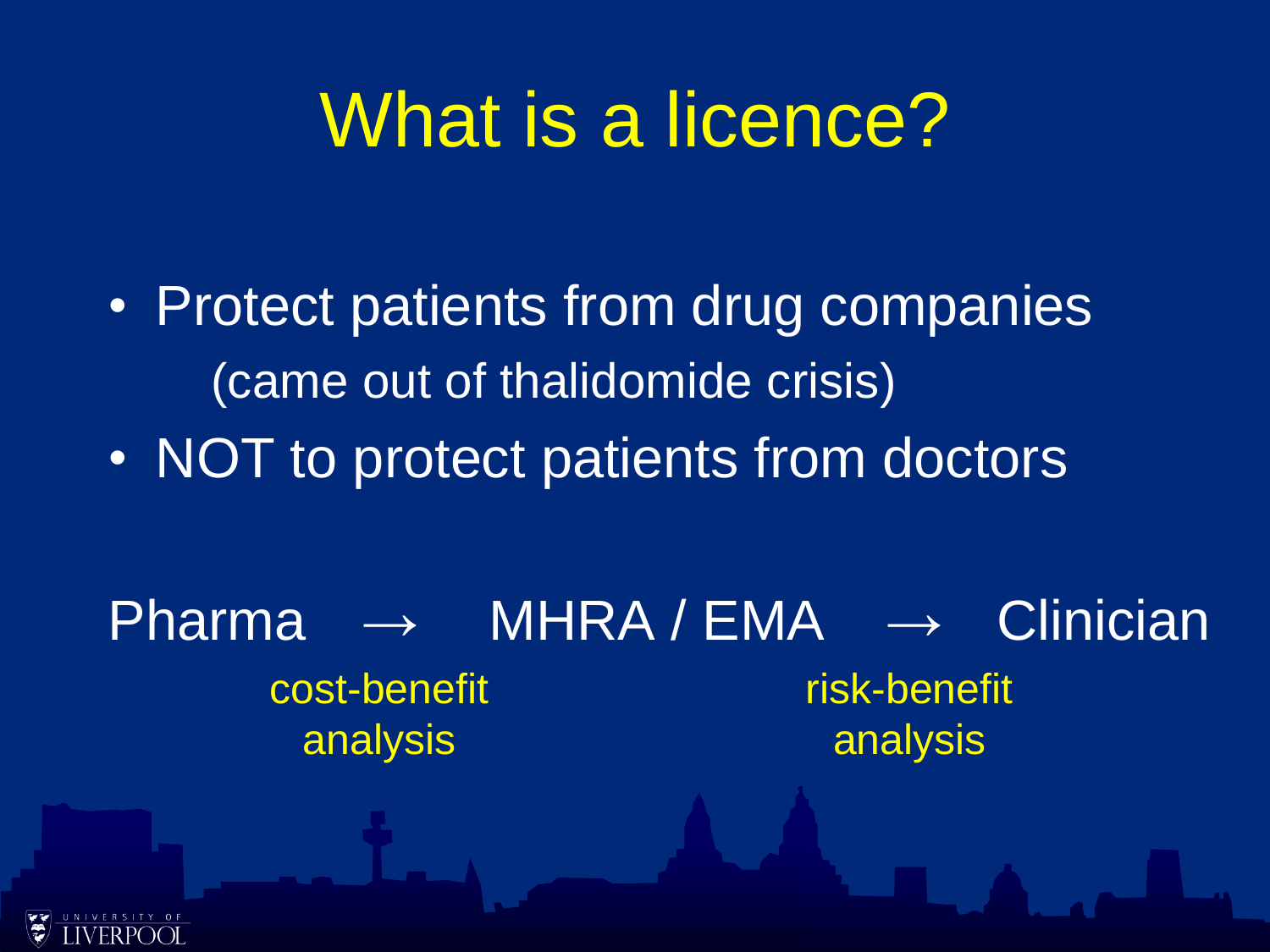## Licensing of drugs

• Usually new expensive drugs in low risk indications

### NOT FOR

- Old drugs in new indications
- Cheap / generic drugs
- High risk situations (paeds / O&G)

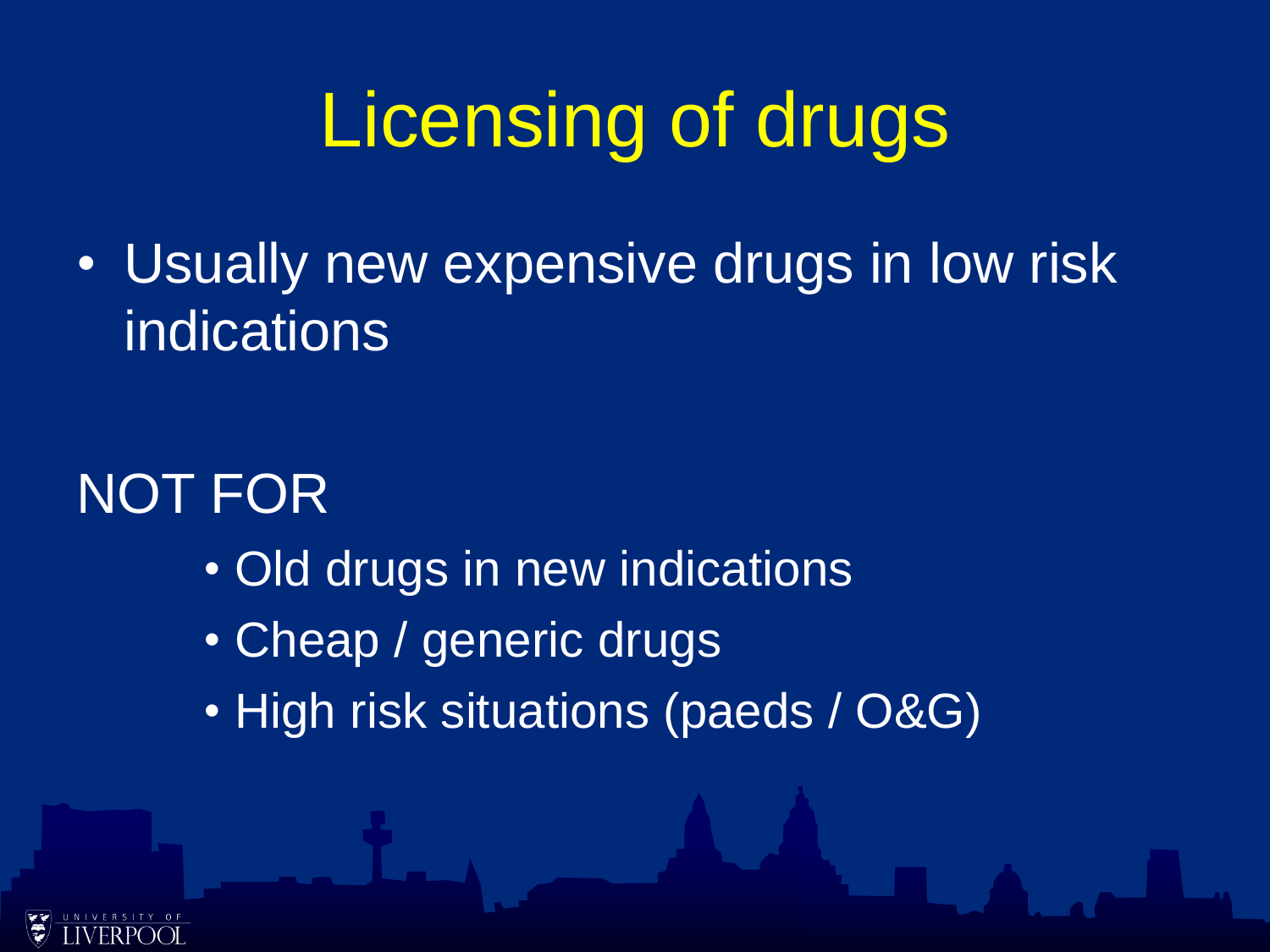## Which are licensed in the UK?

 $\bm{X}$   $(\bm{V})$ 

- a. Misoprostol to prevent PPH
- b. Oxytocin 10iu im to prevent PPH  $\,$   $\times$
- c. Methotrexate for unruptured ectopic  $\boldsymbol{\times}$
- d. Magnesium sulphate for eclampsia  $\boldsymbol{\mathsf{x}}$
- e. Betamethasone for fetal lung maturation  $\boldsymbol{\mathsf{x}}$

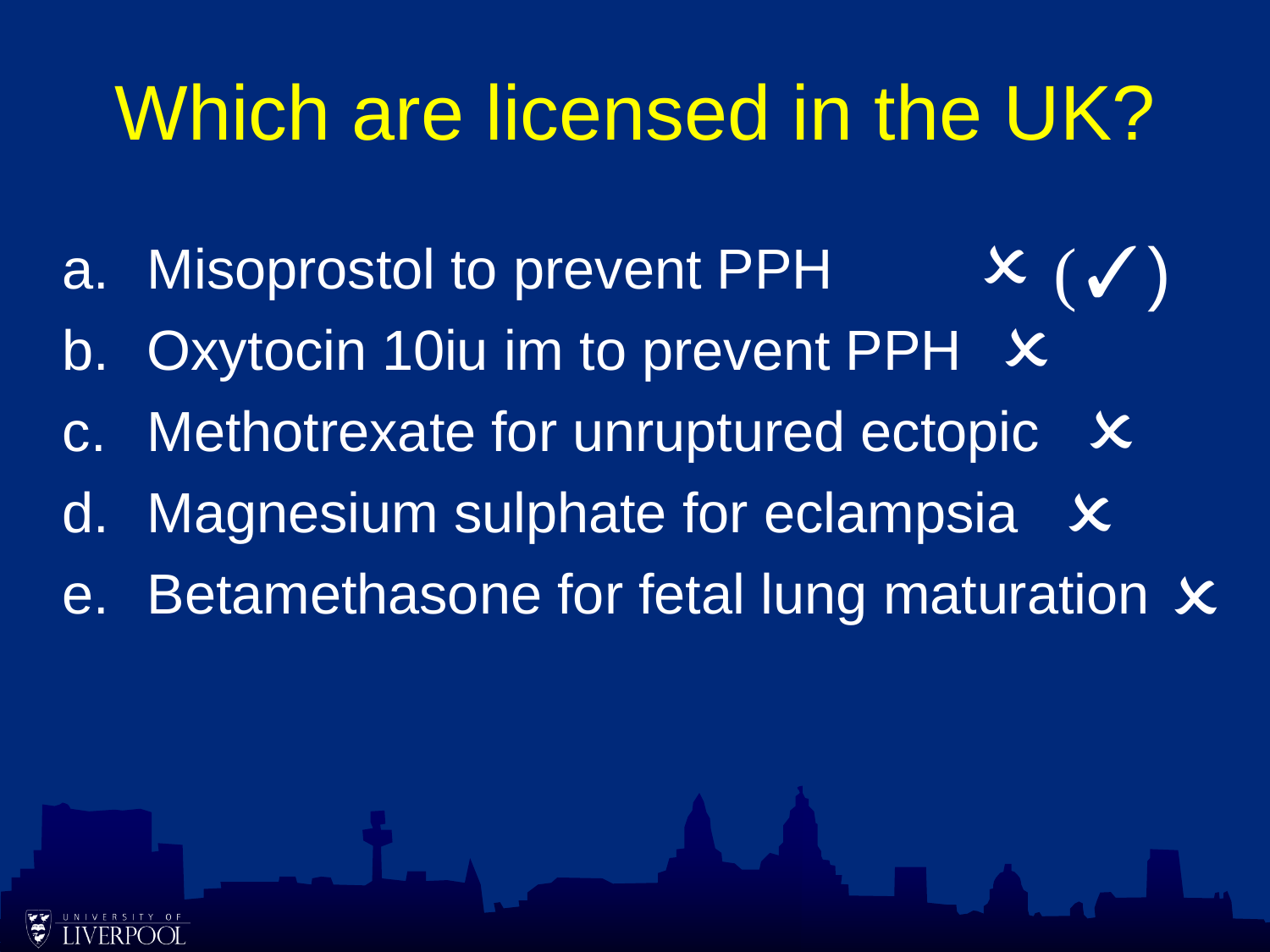### The "reassuring licence?"

- Presence of a licence generally reassuring – But licences get out of date
	- e.g. oxytocin for missed abortion, luteal norethisterone for menorrhagia
- Lack of a licence means little to a clinician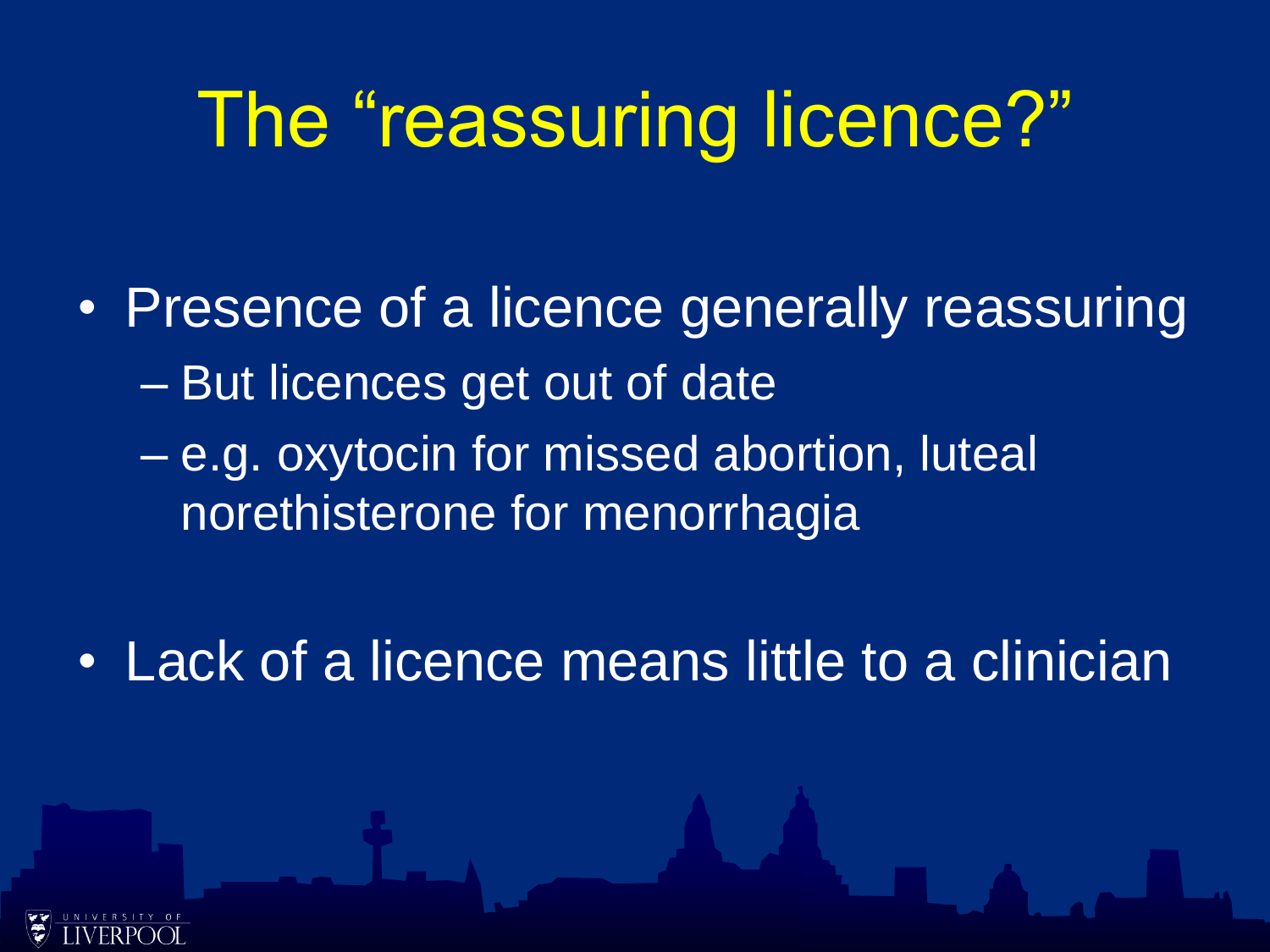## Antenatal prescribing at LWH



#### 17,694 prescriptions of 235 drugs in 3 months

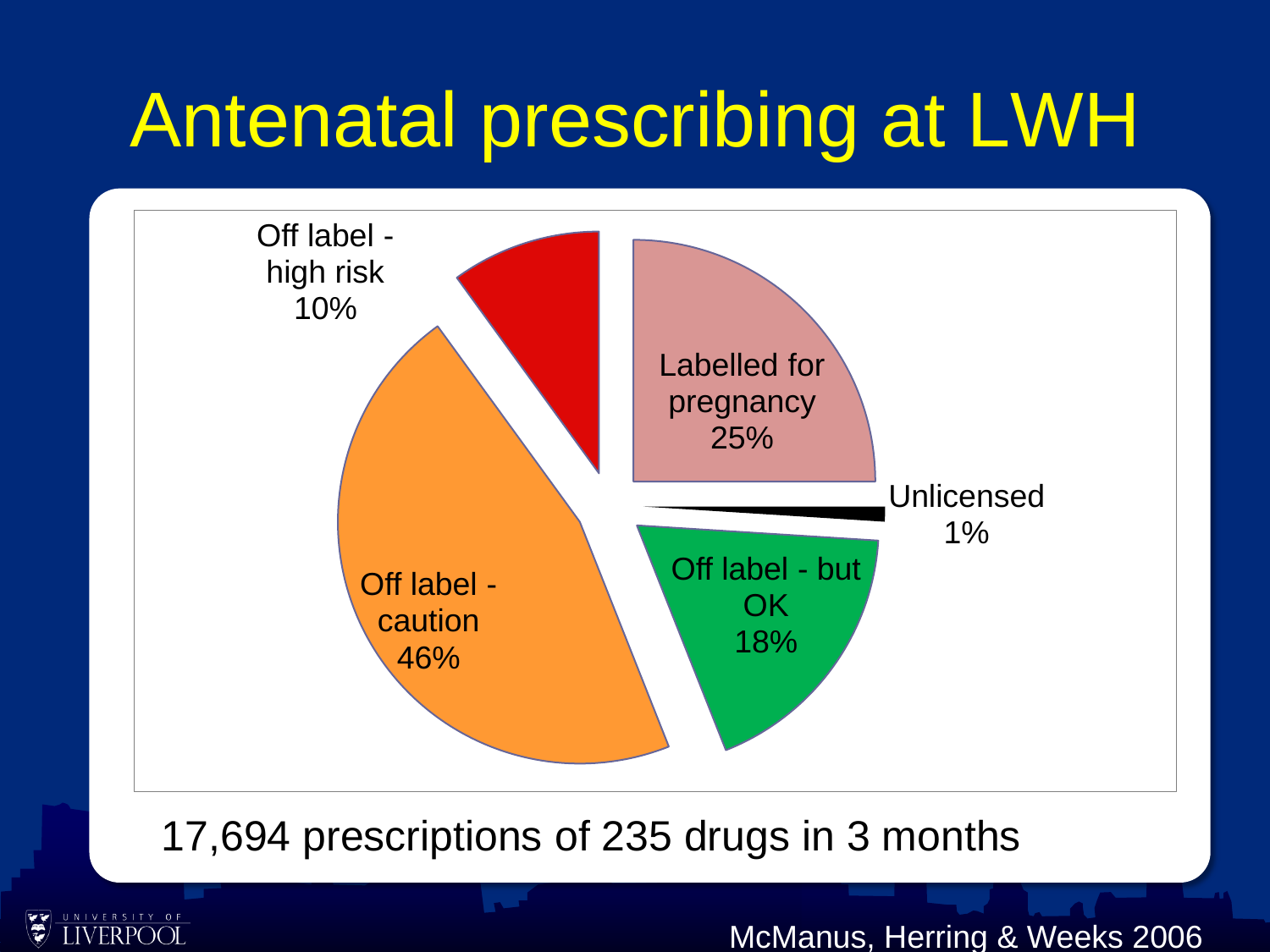

需 **IVERPOO**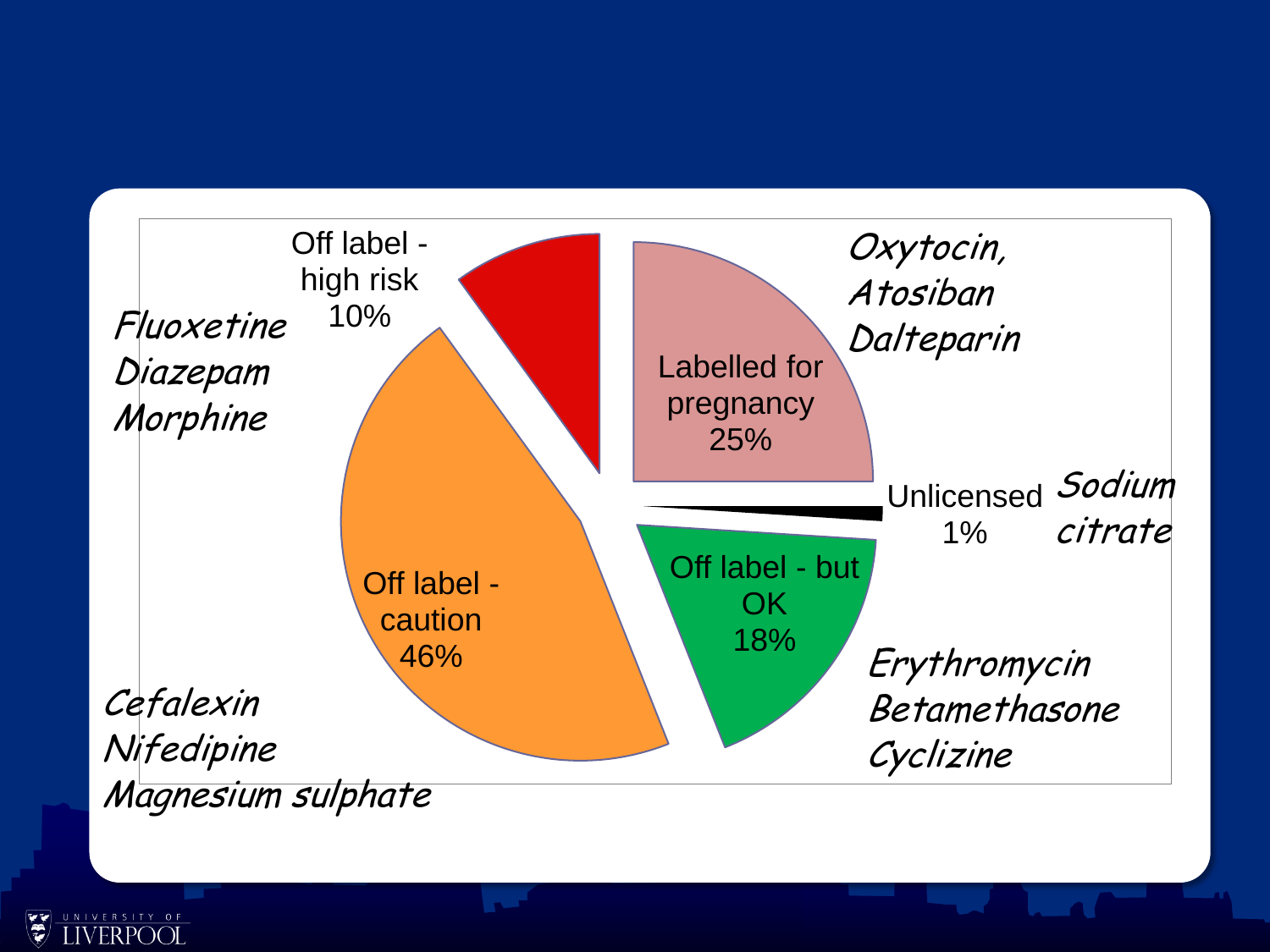## Will I get sued for prescribing an off-label drug?

### Legal tests in UK:

Bolam test (1957)

'what a representative group of doctors at the same level would reasonably be expected to do'

#### Bolitho Test (1997)

'a judge is entitled to reject an opinion which is logically indefensible'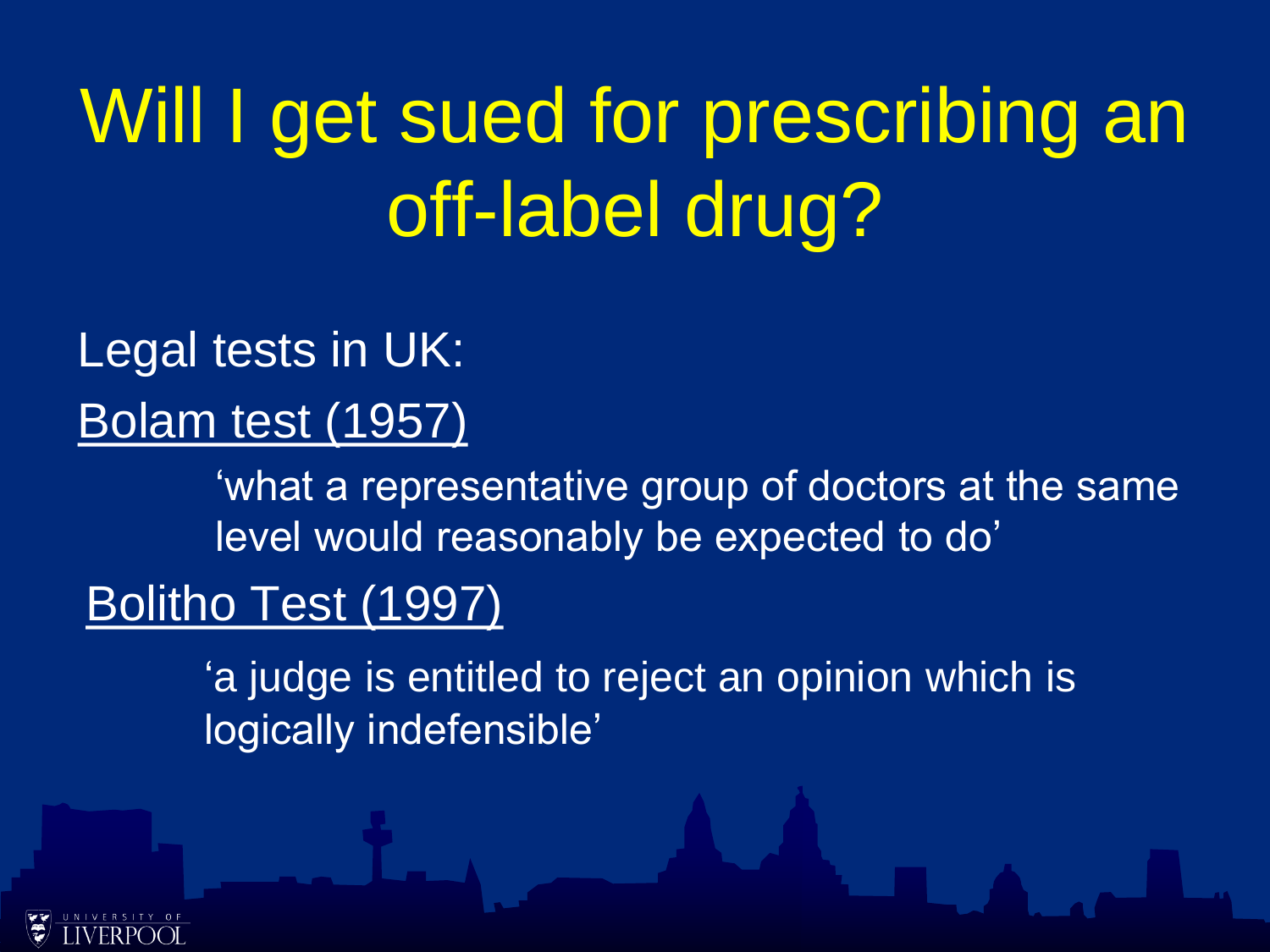## What would a representative group do?

1. National government guidelines 2. Local guidelines or formulary 3. WHO / FIGO / association guidelines 4. Licence

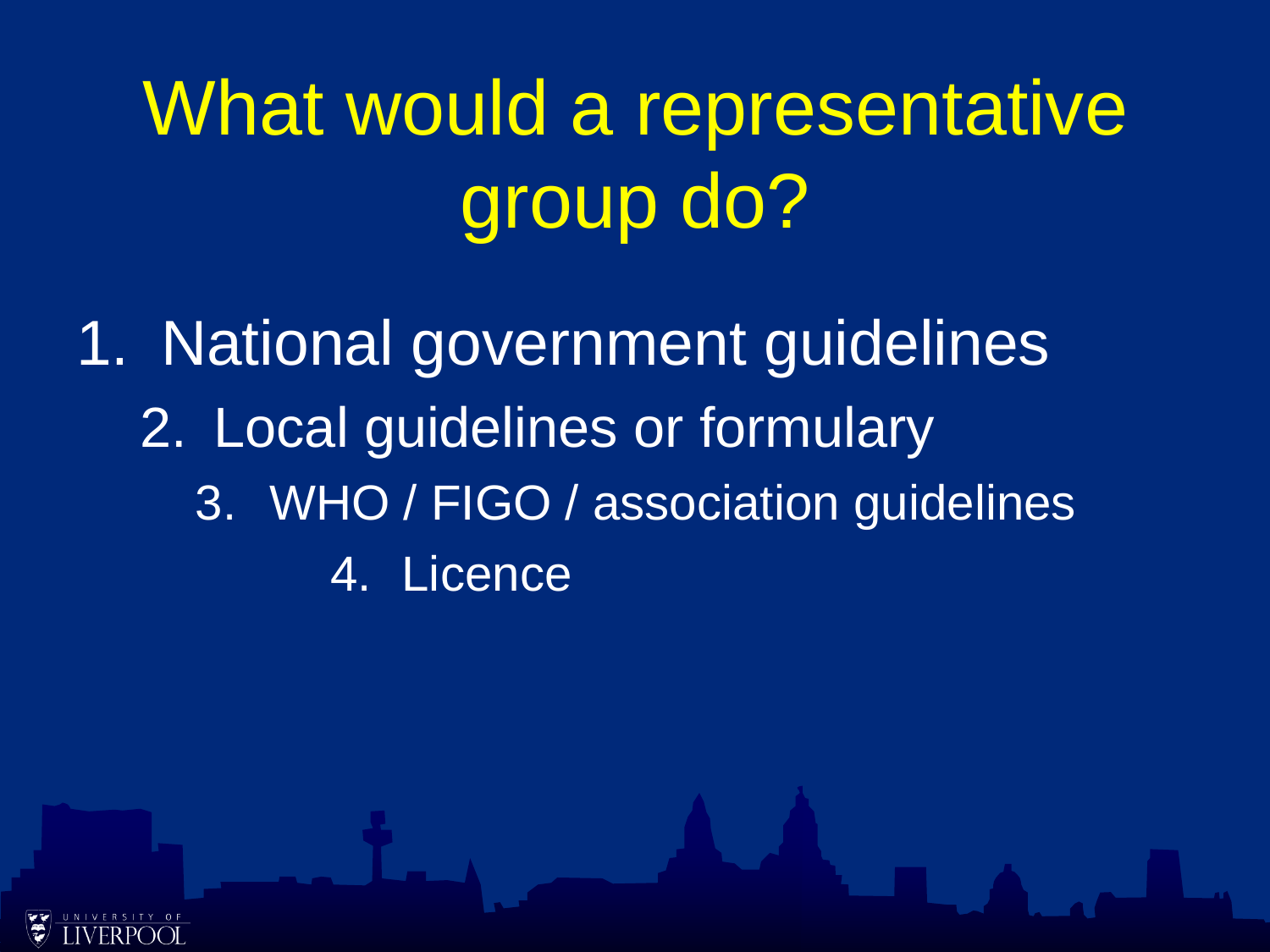### Misoprostol use for abortion

" Yes " – RCOG / ACOG – WHO – Specialist societies – Generic companies " No – Pfizer

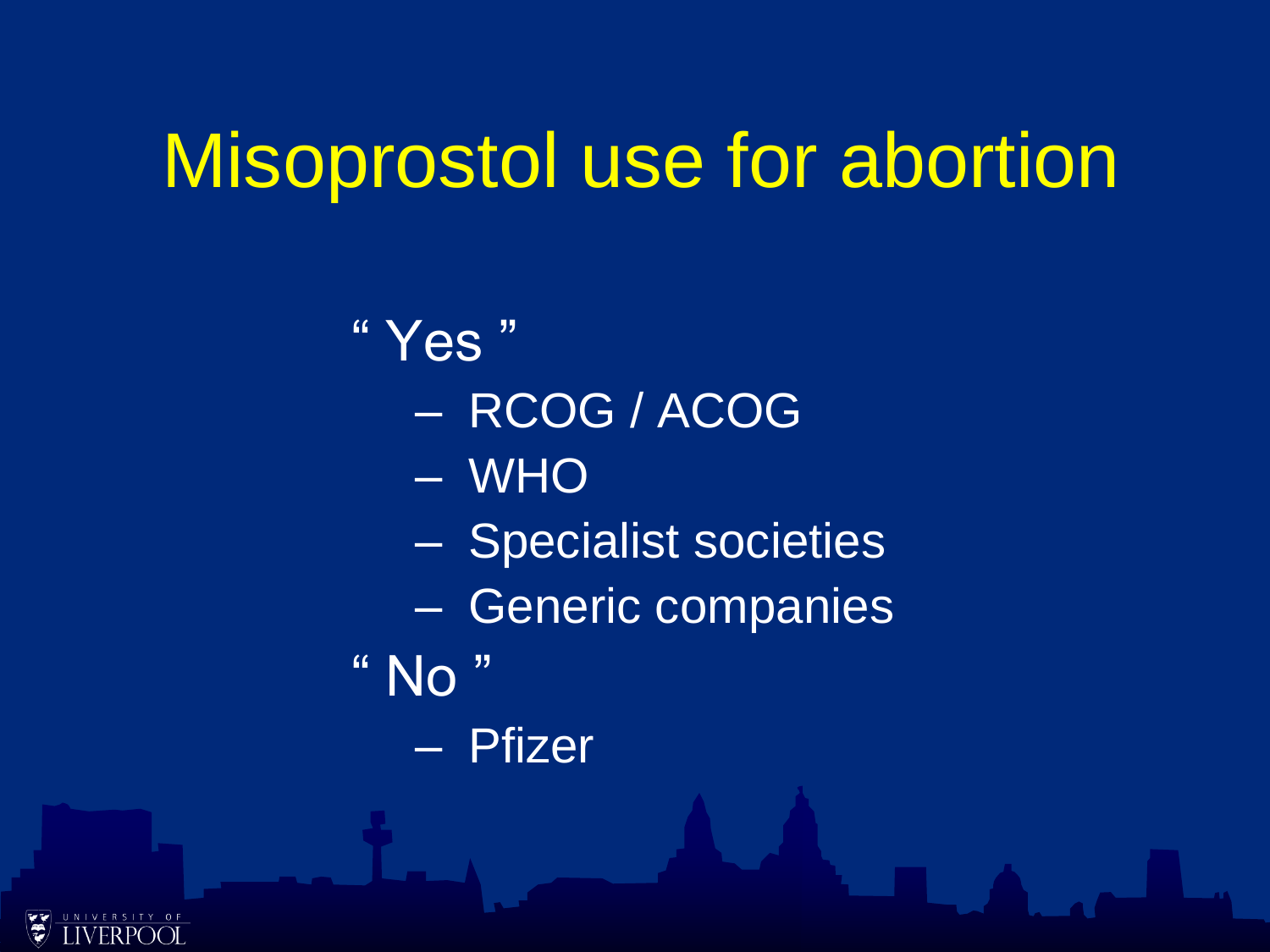### **MHRA on 'off–label' prescribing**

Before prescribing a medicine off-label:

- be satisfied that such use would better serve the patient's needs than an appropriately licensed alternative
- be satisfied that there is sufficient evidence … to show its safety and efficacy

Where current practice supports the use of a medicine outside the terms of its licence, it may not be necessary to draw attention to the licence when seeking consent.

MHRA Drug Safety Update 2009 vol 2 (issue 9)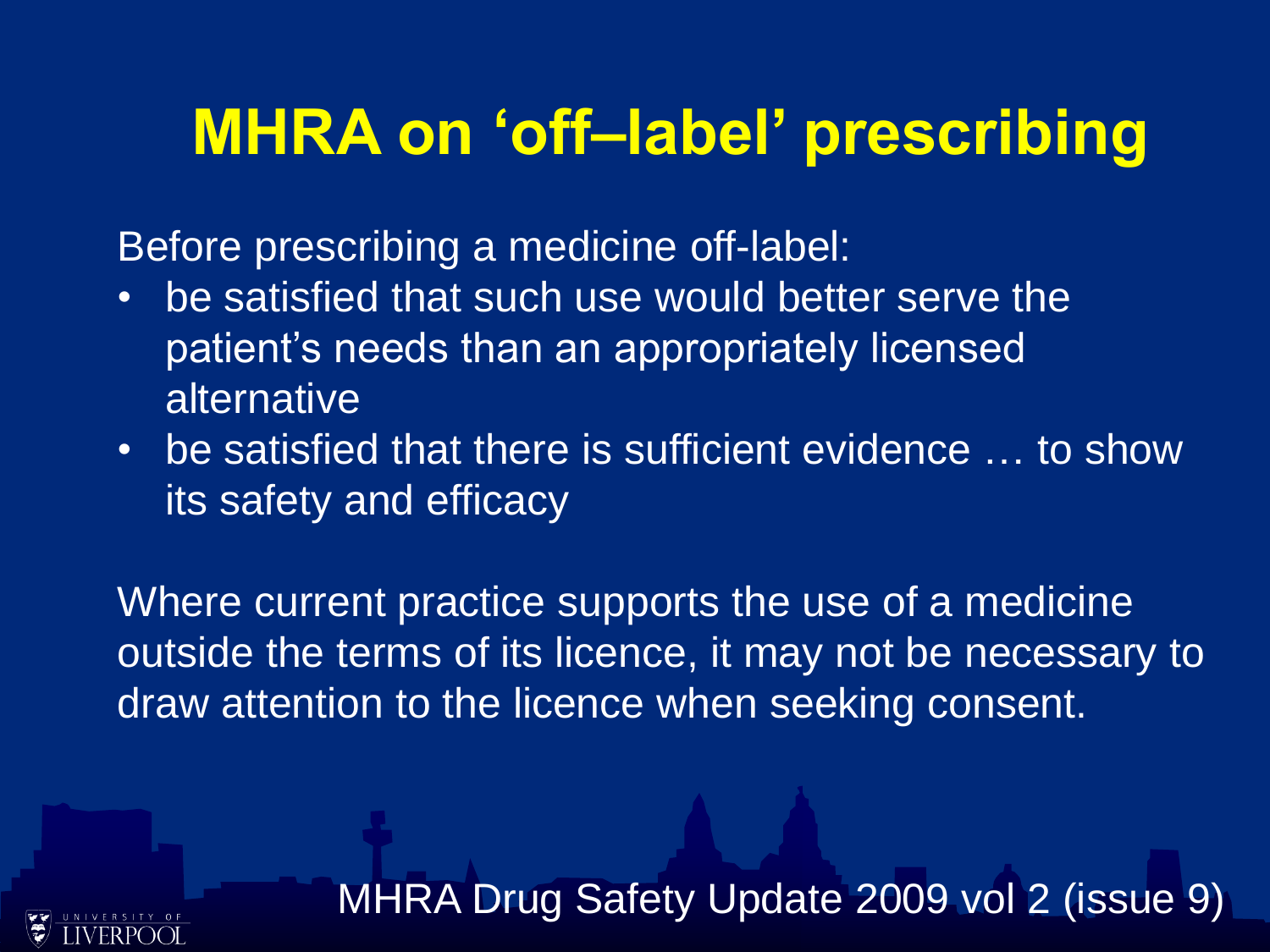### The Way Forward

- 1. Ignore the lack of a drug licence
- 2. Ensure protection for prescribers
	- evidence-based guidelines
	- statements from RH organisations e.g. WHO, FIGO, Gynuity
- 3. Ensure safe use for patients
	- products with correct dose formulations and dosage instructions
	- publicity for correct dosages